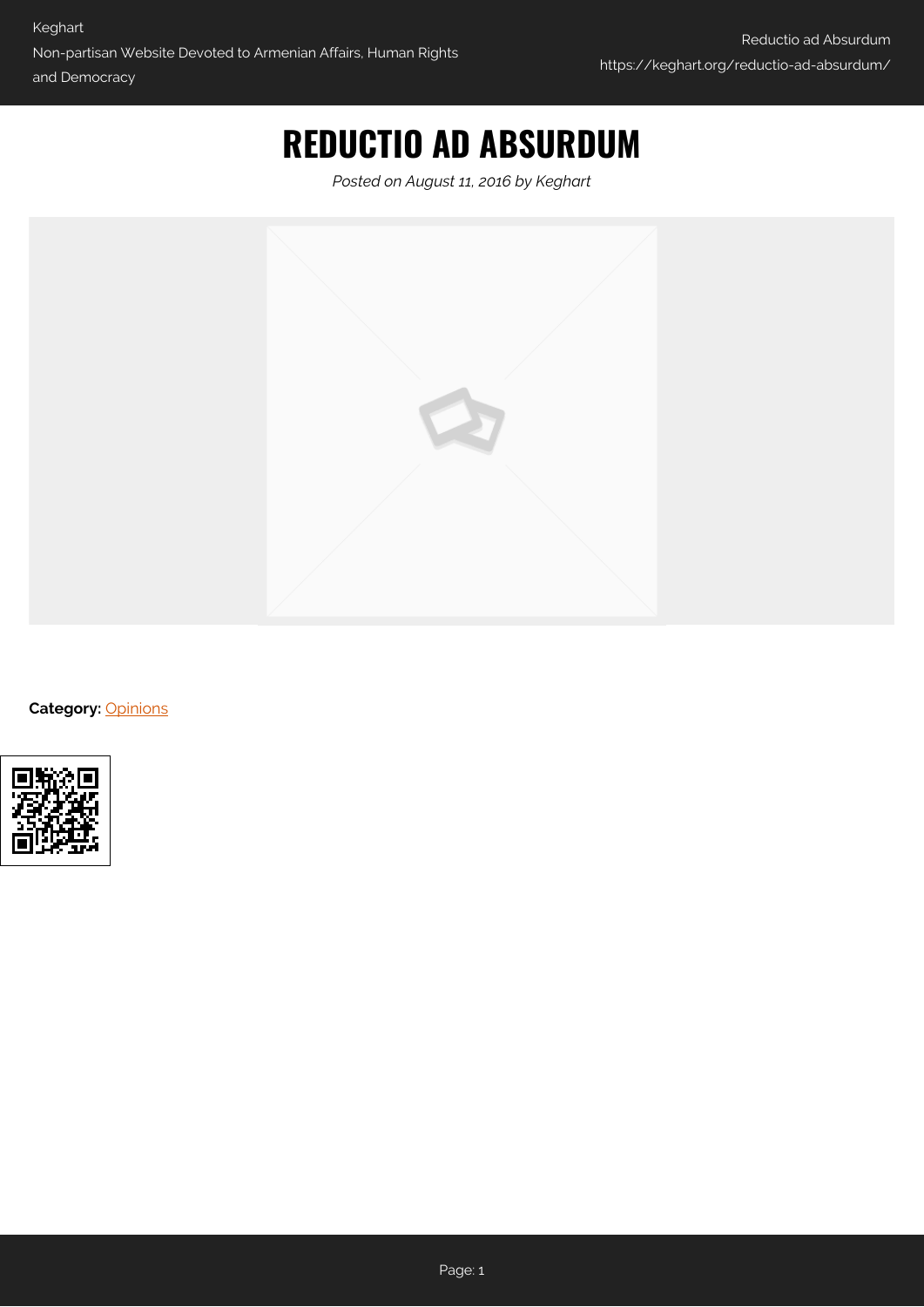### August 8, 2016

*As comment to an April 2016 article in "National Geographic Deutschland (Germany)" about the hidden Armenians of Western Armenia and the Armenian Genocide, Ludér Tavit Sahagian of Berlin submitted the below letter to the magazine:*

## *Facing the Darkest Shadows*

Dear Editor:



My gratitude for Paul Salopek's heartrending narrative on the open wounds and sacrifice of those indigenous Armenians trying to endure in their still-occupied lands in the cradle of civilization (*National Geographic*, "Ghostlands", April 2016).

I do, however, take issue with his periodic use of inappropriate, euphemistic language and citations to describe the first major and only unrepented genocide in modern history along with his mistaken assertion on the question of memory: "Never forget. But of course we do. Eventually we always forget."

August 8, 2016

*As comment to an April 2016 article in "National Geographic Deutschland (Germany)" about the hidden Armenians of Western Armenia and the Armenian Genocide, Ludér Tavit Sahagian of Berlin submitted the below letter to the magazine:*

## *Facing the Darkest Shadows*

Dear Editor:



My gratitude for Paul Salopek's heartrending narrative on the open wounds and sacrifice of those indigenous Armenians trying to endure in their still-occupied lands in the cradle of civilization (*National Geographic*, "Ghostlands", April 2016).

I do, however, take issue with his periodic use of inappropriate, euphemistic language and citations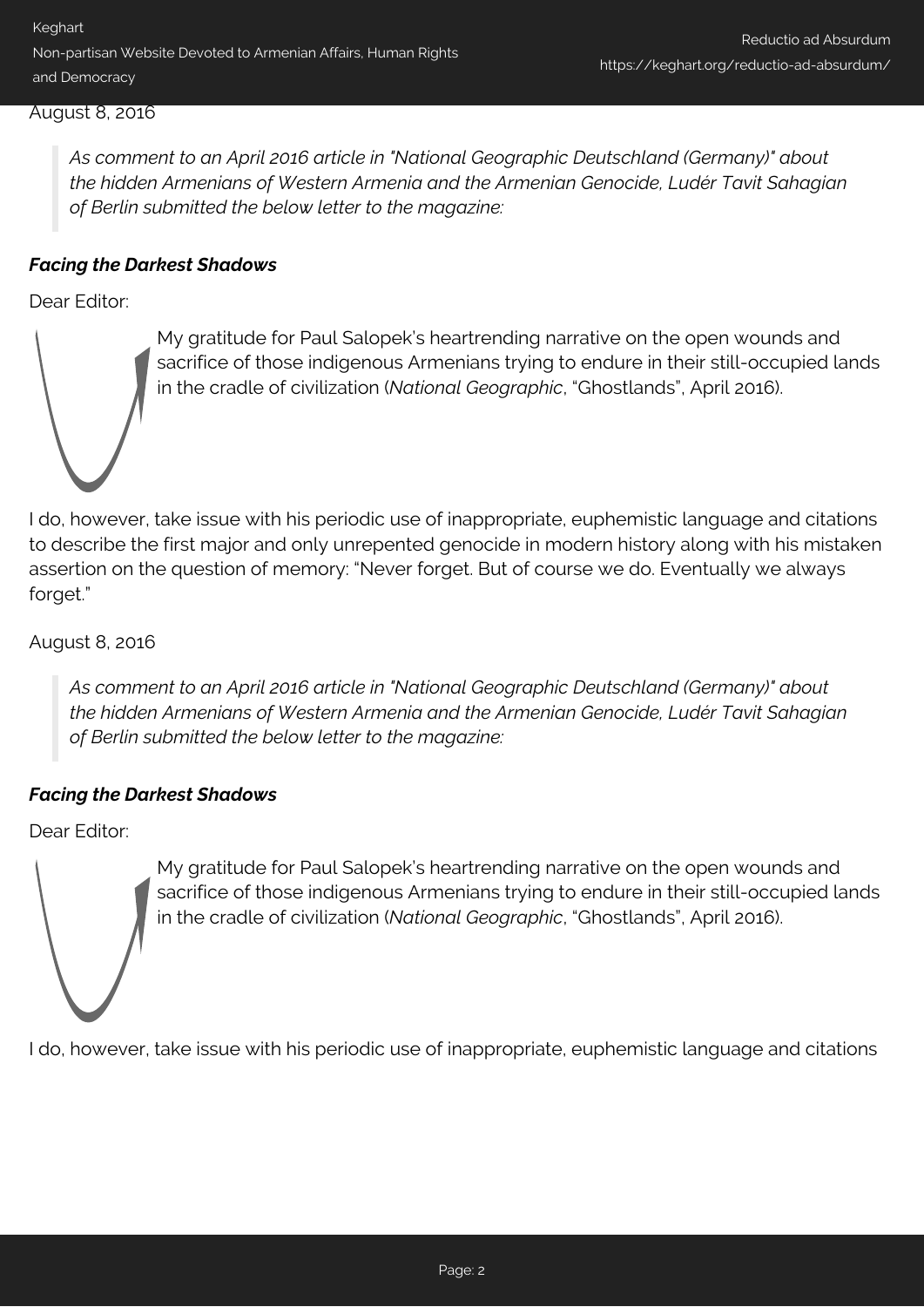assertion on the question of memory: "Never forget. But of course we do. Eventually we always forget."

Armenians will never – and cannot – forget the tremendous pain inflicted by the sudden loss in 1915-1923 of two-thirds of their global population and the bulk of their homeland of several millennia.

When my American-born grandfather met with dispossessed Armenian survivors and even Kurdish municipal leaders in Diyarbakir (Dikranagerd) in 2009, he was privileged to contribute some funds towards the restoration of the 650-year-old Saint Giragos Cathedral, one of the largest and most significant churches in the greater region. He had not forgotten that his mother had been baptized in that very structure a century earlier and upon hearing news of its recent shelling and reexpropriation by Turkish authorities a century later, he confidently replied: "We will restore the church again. We will not forget."

It is the same determination that *National Geographic* itself has displayed many times since its July 1918 issue on the Armenian Genocide to remind the world in its intrepid way that we will not – and cannot – forget.

Sincerely, Ludér Tavit Sahagian Berlin

> *Four months later, when the magazine published Sahagian's comment in its August issue, the letter had amazingly shrank to the below few lines, which are a deplorable representation of the original letter:*

Out of Eden Walk (5)

## *Ghostlands*

April 2016

Armenians will never forget the terrible pain that they suffered through the loss of large parts of their population between 1915 and 1923. My U.S.-born Armenian grandfather financially contributed in 2009 to the reconstruction of the 650-year-old Saint Giragos Cathedral in Diyarbakir, one of the largest and most significant churches in the East of Turkey. His mother had been baptized there a 100 years earlier.

Ludér Tavit Sahagian Berlin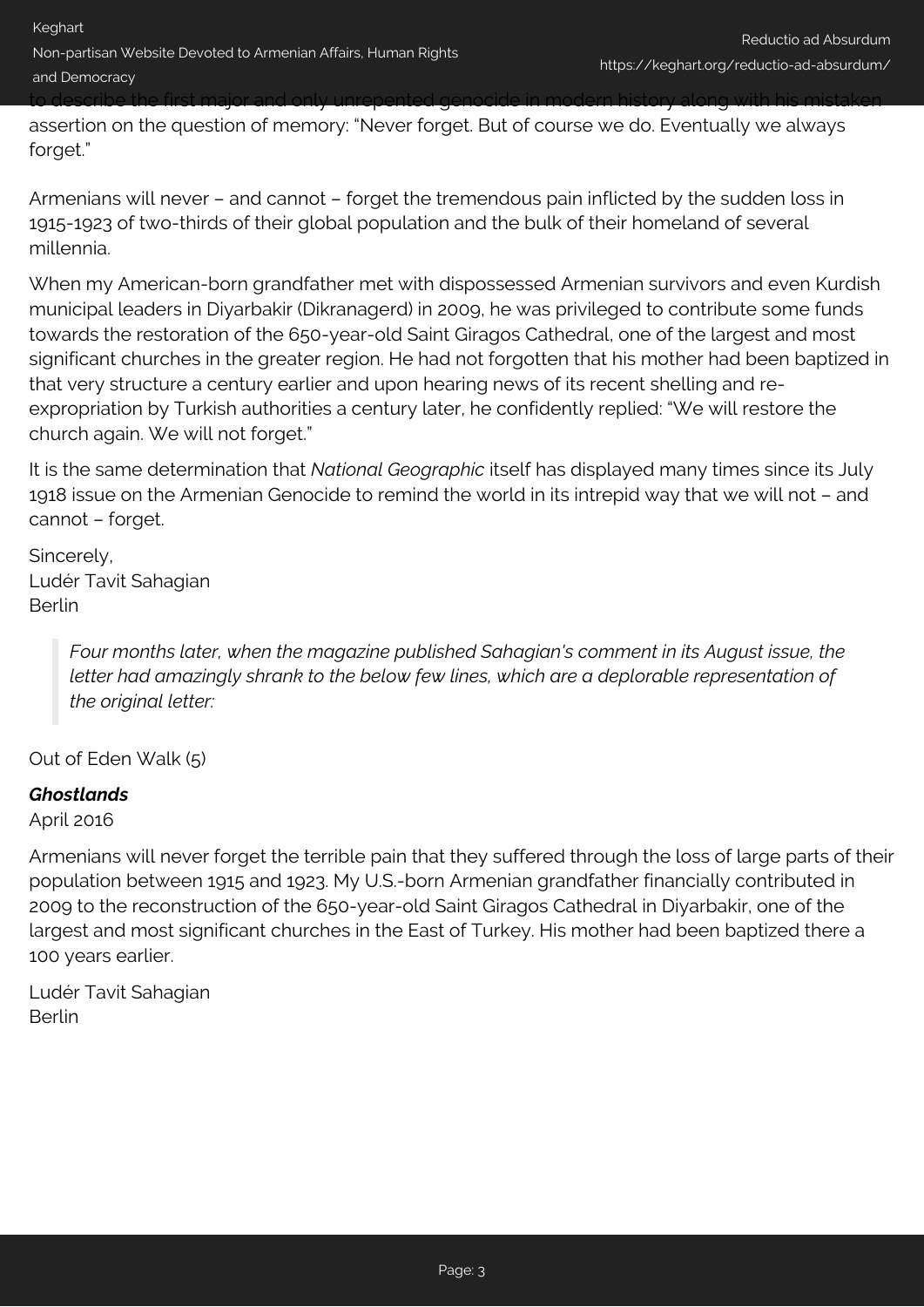### Keghart

## Non-partisan Website Devoted to Armenian Affairs, Human Rights

and Democracy

*Both letters were translated into English by the letter's author.*